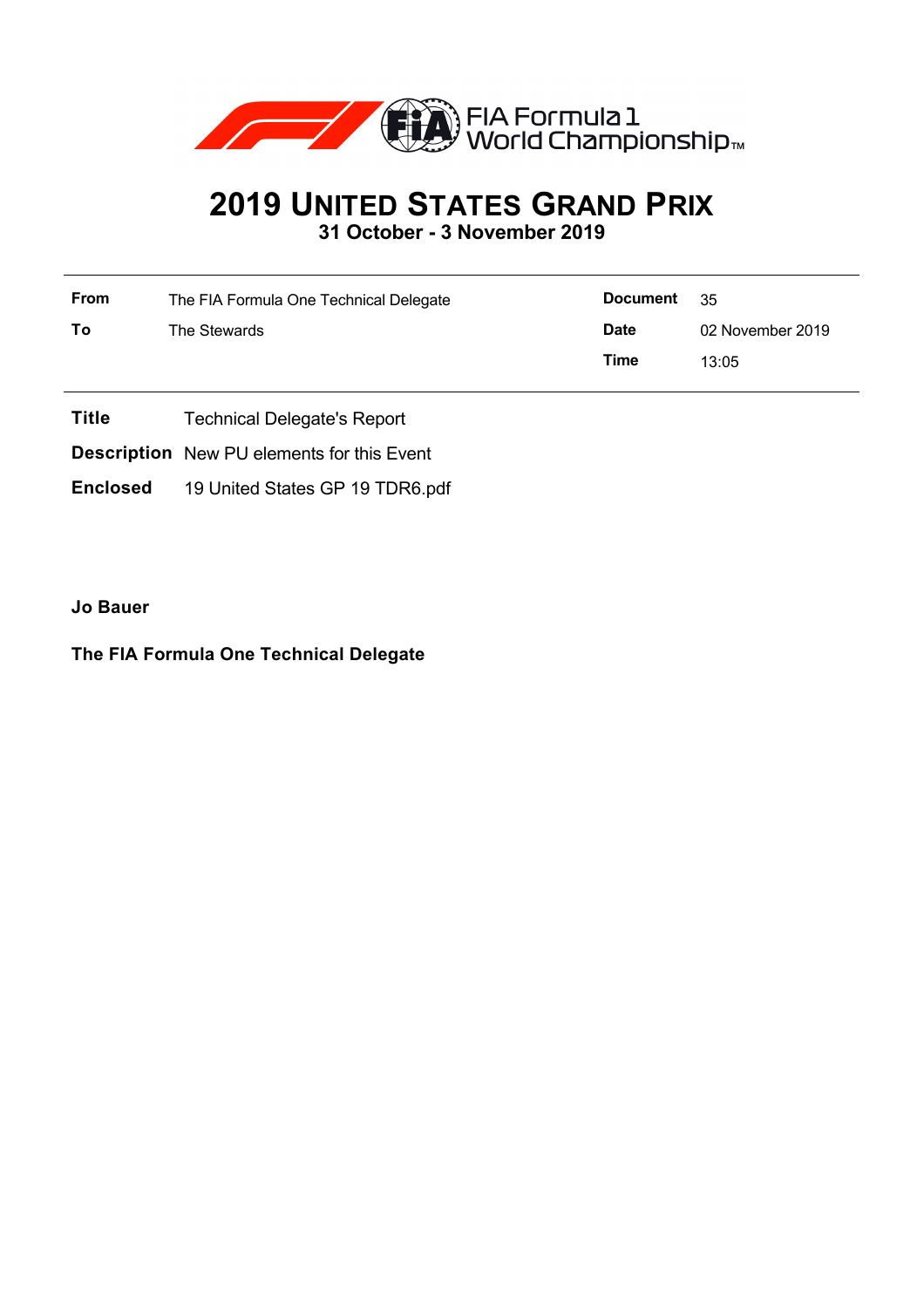

## **2019 UNITED STATES GRAND PRIX**

**31 October - 03 November 2019**

|    | <b>From:</b> The FIA Formula One Technical Delegate |             |                    |
|----|-----------------------------------------------------|-------------|--------------------|
| To | : The Stewards of the Meeting                       | <b>Date</b> | : 02 November 2019 |
|    |                                                     | Time        | :13.05             |
|    |                                                     |             |                    |

## **TECHNICAL DELEGATE'S REPORT**

The following driver will use a new internal combustion engine (ICE) for the remainder of the Event:

| <b>Number</b> | Car                          | <i>Driver</i> | <b>Previously used ICE</b> |
|---------------|------------------------------|---------------|----------------------------|
| 11            | <b>Racing Point Mercedes</b> | Sergio Perez  |                            |

The internal combustion engine used by Sergio Perez is the fifth new internal combustion engine for the 2019 Championship season. As this is in not in compliance with Article 23.3a of the 2019 Formula One Sporting Regulations, I am referring this matter to the stewards for their consideration.

The following driver will use a new turbocharger (TC) for the remainder of the Event:

| Number | Car                          | <b>Driver</b> | <b>Previously used TC</b> |
|--------|------------------------------|---------------|---------------------------|
| 11     | <b>Racing Point Mercedes</b> | Sergio Perez  |                           |

The turbocharger used by Sergio Perez is the fifth new turbocharger for the 2019 Championship season. As this is in not in compliance with Article 23.3a of the 2019 Formula One Sporting Regulations, I am referring this matter to the stewards for their consideration.

The following driver will use a new motor generator unit-heat (MGU-H) for the remainder of the Event:

| <b>Number</b> | Car                          | <b>Driver</b> | <b>Previously used MGU-H</b> |
|---------------|------------------------------|---------------|------------------------------|
| 11            | <b>Racing Point Mercedes</b> | Sergio Perez  |                              |

The motor generator unit-heat used by Sergio Perez is the fifth new motor generator unitheat for the 2019 Championship season. As this is in not in compliance with Article 23.3a of the 2019 Formula One Sporting Regulations, I am referring this matter to the stewards for their consideration